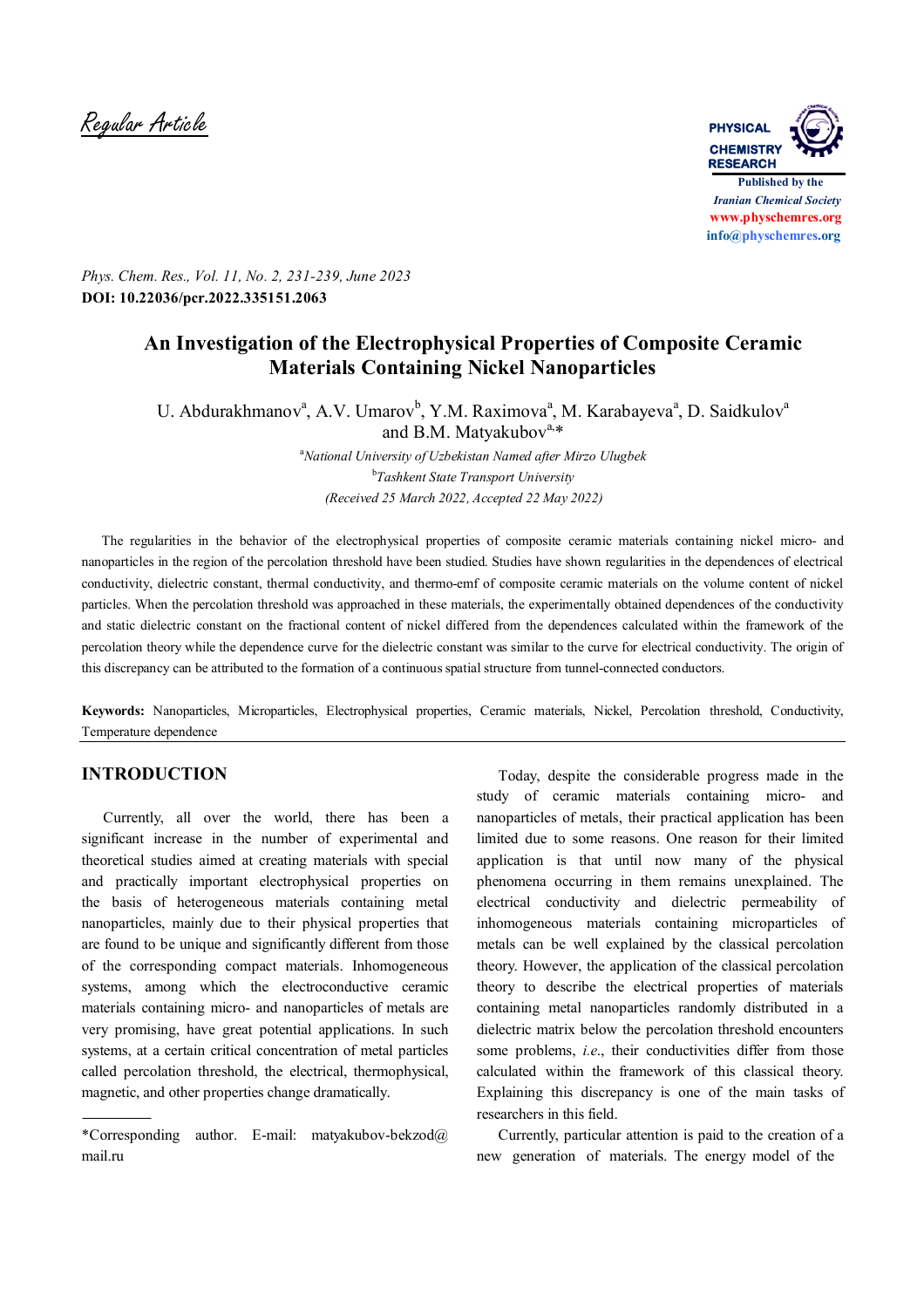structure explaining the behavior of the conductivity of charge carriers is not clear, and the topology of an infinite cluster in such systems has not been studied yet. The answer to these issues will not only provide a clearer picture of the structure and mechanism of charge transfer of heterogeneous systems containing micro- and nanoparticles of metals but also facilitate their practical use.

 Recently, much attention has been focused on creating new generations of materials. Among these materials, new varieties of ceramics have attracted the most attention. The nanocrystal formation in the matrix of such materials makes it possible to manufacture various products that would be useful in power engineering and mechanical engineering. In light of such a promising outlook, it is expected that more fundamental studies focus on such new ceramics around the world. Studying the electrophysical properties of ceramic composite materials containing nickel nanoparticles can lead to fundamental results, which, in turn, can promote the scientific development and application of these composite materials.

#### **Statement of the Problem**

 In recent years, a number of studies have shown that below the percolation threshold, the conductivity behavior of heterogeneous materials, including ceramic, polymer, and glass matrix ceramics, containing metal nanoparticles (*i.e*., Fe, Ni) cannot be explained within the framework of the percolation theory. This issue is discussed in detail in a review paper by Balberg *et al*. [1]. In this review paper, the results of studies done on the conductivity of heterogeneous materials containing conductive micro- and nanoparticles for a period of 30 years were analyzed, and the conductivity behavior of composites containing metal nanoparticles was discussed in terms of a spatial-structural hierarchical model. Numerous experimental and theoretical studies have been conducted on the electrophysical properties of heterogeneous materials containing metal nanoparticles [1]. However, there are no studies confirming Balberg *et al.'s* assumption for the samples of the same composition but with different sizes of metal particles. Neither is there any study suggesting that the behavior of the static dielectric permeability depends on the particle size in the region of the percolation threshold in such systems. It has not been established yet that the behavior of electrophysical

properties in composites containing metal nanoparticles is dependent on the content of disperse nanofillers.

#### **EXPERIMENTAL**

 In what follows, the following topics are briefly discussed: development of composite ceramic materials containing nickel micro- and nanoparticles of nickel, the concentration dependence of electrical conductivity, dielectric permeability, thermal conductivity, and thermoemf of the developed composites on the content of nickel micro- and nanoparticles, the concentration-temperature dependence of the conductivity of composite ceramic materials containing nickel nanoparticles, the topology of an infinite cluster based on metal particle size and energy diagrams, and identification of a possible area for the practical application for the developed composites.

 This study focused on the local ceramics with the following composition in percentage:  $SiO<sub>2</sub>$  (61.72), Fe<sub>2</sub>O<sub>3</sub>  $(3.87)$ , Al<sub>2</sub>O<sub>3</sub> (12.52), CaO (13.48), MgO (0.94), Na<sub>2</sub>O  $(1.78)$ , K<sub>2</sub>O  $(0.72)$ , MnO  $(0.07)$ , and impurities  $(4.9)$ .

 Two types of composites were prepared for research. One included ceramic composite materials containing nickel nanoparticles. The other one included ceramic composite materials containing nickel microparticles. Ceramic materials containing nickel nanoparticles were obtained by thermal decomposition of nickel formate pre-mixed with ceramics. Mixing was carried out in an agate ball mill for 7 h. Thermal decomposition was carried out in vacuum at a temperature of 400 °C for 5 h.

 As is known, small-angle X-ray scattering can be used to study inhomogeneities of a substance, the sizes of which exceed interatomic distances and range from 5-10 to 104 Å. The size of the nickel nanoparticles was not determined because the above-mentioned method (*i.e*., small-angle X-ray scattering), which we used for other composite materials, was inapplicable due to the fact that the densities of Si, Fe, Al, and other ceramic components were close to the nickel nanoparticles were close. Therefore, polymer composites containing nickel formate were obtained in a similar way. After the decomposition of nickel formate salts in a heat-resistant polymer based on phenylone and using a KRM-1 small-angle X-ray camera, the radius of nickel particles in composites was calculated. The results showed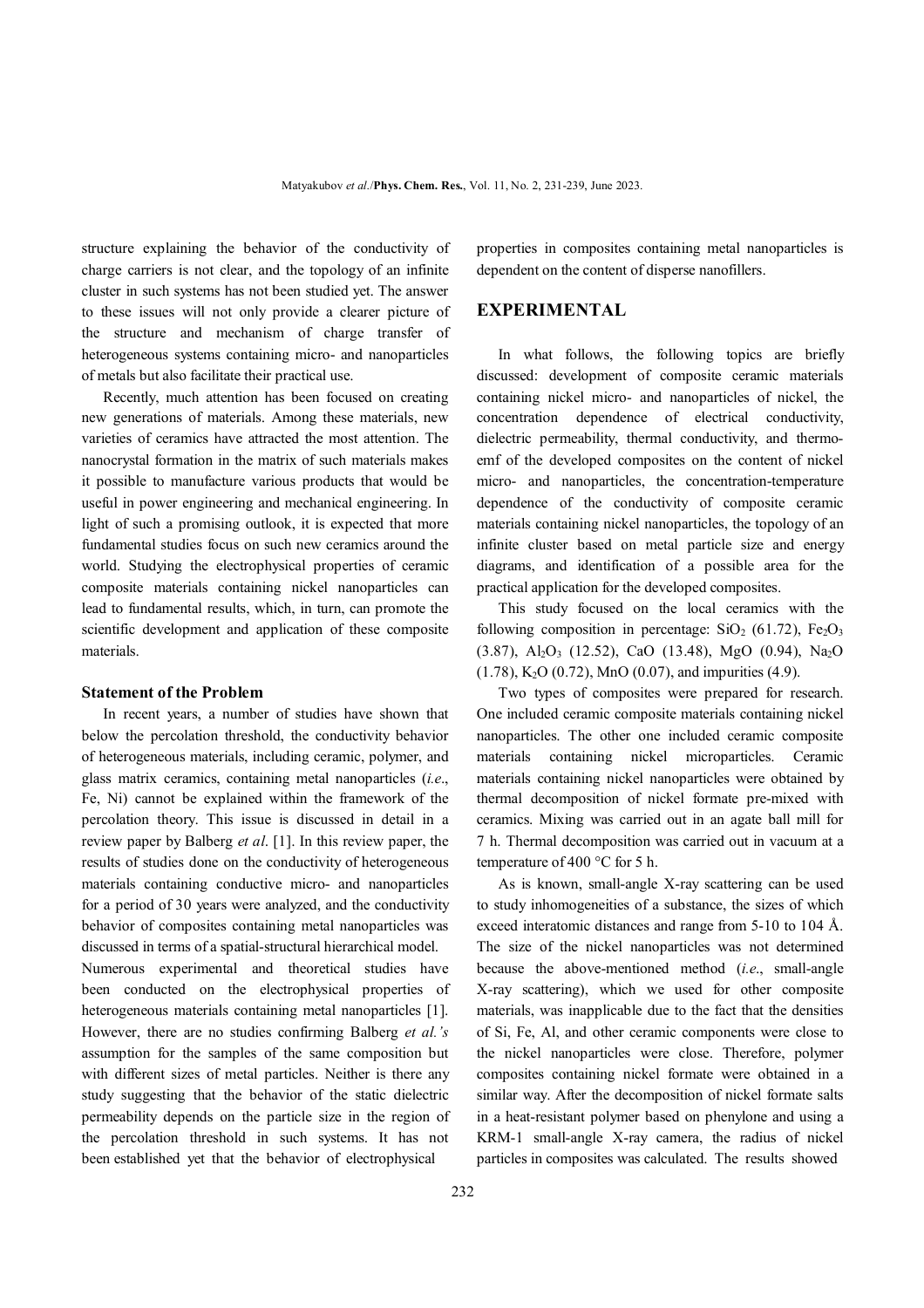that their diameter did not exceed  $\sim$  20 nm.

 Ceramic materials containing microdispersed nickel particles were obtained by mixing nickel powder with ceramics in an agate ball mill for 7 h. In the samples used, the nickel particle size was in the range of 1-3 μm. This was established using transmission electron microscopy on a BS242E microscope (Tesla). The volume fraction of nickel in the composition varied from 0.02 to 0.6. The electrical properties were measured on samples in the form of tablets, which were 15 mm in diameter and 2 mm thick. The samples were prepared by pressing a ceramic powder at a pressure of  $2 \times 10^2$  MPa and sintering the resulting pellets in a vacuum at a temperature of 1000 °C. In both cases, the volume fraction of metals  $(V_1)$  was calculated based on the concentration of the metal in the original metal-containing compound.

## **Electrical and Thermophysical Properties of Composite Ceramic Materials Containing Nickel Micro and Nanoparticles**

 Figure 1 shows the experimental dependences of the conductivity  $(σ)$  on the concentration of nickel particles for both investigated ceramic materials as well as those calculated within the framework of the percolation theory using the equations below.

According to the percolation theory, the conductivity  $(\sigma)$  of systems containing metal particles that are distributed randomly in a dielectric matrix  $(V_1 = 0$  and  $V_1 = 1)$  is described by the boundary conditions and the following equations:

$$
\sigma(V_1) = \sigma_2 (V_c - V_1 / V_c)^{-q}, \text{ at } V_1 < V_c \tag{1}
$$

$$
\sigma(V_1) = \sigma_1 (V_1 - V_c)/(1 - V_c)^t, \text{ at } V_1 \ge V_c. \tag{2}
$$

where  $\sigma_1$  is the conductivity of metal particles,  $\sigma_2$  is the conductivity of the dielectric matrix,  $V_c$  is the critical concentration (percolation threshold) at which an infinite cluster (IC) of filler particles is first formed, and t and q are parameters called critical indices.

The values  $(σ)$  of composites were calculated using Eqs. (1) and (2). The calculated values ( $V_c = 0.15$ , t = 1.6, q = 1) and the determined values  $(\sigma_d = 1.2 \times 10^{-12} \Omega^{-1} \text{ m}^{-1})$ and  $\sigma_1 = 2.4 \times 10^{-1} \Omega^{-1}$  cm<sup>-1</sup>;  $\sigma$  value of Ni powder at



 **Fig. 1.** A comparison of the experimental (points) *vs*. calculated (solid curves) values of conductivity as a function of the volume content  $(V_1)$  of nickel particles for ceramic materials containing nanoparticles (filled points, curve 1) and microdispersed particles (empty points, curve 2). The inset shows the curve of  $dLg\sigma/dV$  *vs*. V<sub>1</sub> (solid and dashed lines represent materials containing nanoparticles and microdispersed particles, respectively).

 $P = 1.5 \times 10^2$  MPa) did not match the experimental results. Therefore, the values of  $V_c$ , t, q, and  $\sigma_1$  were determined as follows. For the studied ceramic materials,  $V_c$  was determined by differentiating logo with respect to  $V_1$ . The critical indices t and q were obtained from the experimental data and presented as a graph in the coordinates logσ-log  $[(V_1 - V_c)/(1 - V_c)]$  and  $\log \sigma$ -log $[(V_c - V_1) - V_c]$ . The angles of the inclination of these graphs were t and q. The  $\sigma_1$  value was obtained by extrapolating this graph to  $V_1 = 1$ .

 For a ceramic material with nickel nanoparticles, it was found that  $V_c = 0.355$ ; t = 2.21 and  $\sigma_1 = 4.3 \times 10^2 \Omega^{-1} \text{ m}^{-1}$ , and for a ceramic material with microdispersed nickel particles, it was found that  $V_c = 0.443$ ; t = 1.81; q = 1.02 and  $\sigma_1 = 3.2 \times 10^2 \Omega^{-1} \text{ m}^{-1}$ . The value of  $\sigma_1$  determined by extrapolating the graph in the coordinates  $log\sigma$ -log[(V<sub>1</sub> - $V_c$ /(1 -  $V_c$ )] was an order of magnitude lower than the value of 1 determined at a pressure of  $1.5 \times 10^2$  MPa. These results show that  $\sigma_1$  determined by extrapolation was not the conductivity of Ni metal particles, but the conductivity of an infinite cluster of nickel particles in the composite in the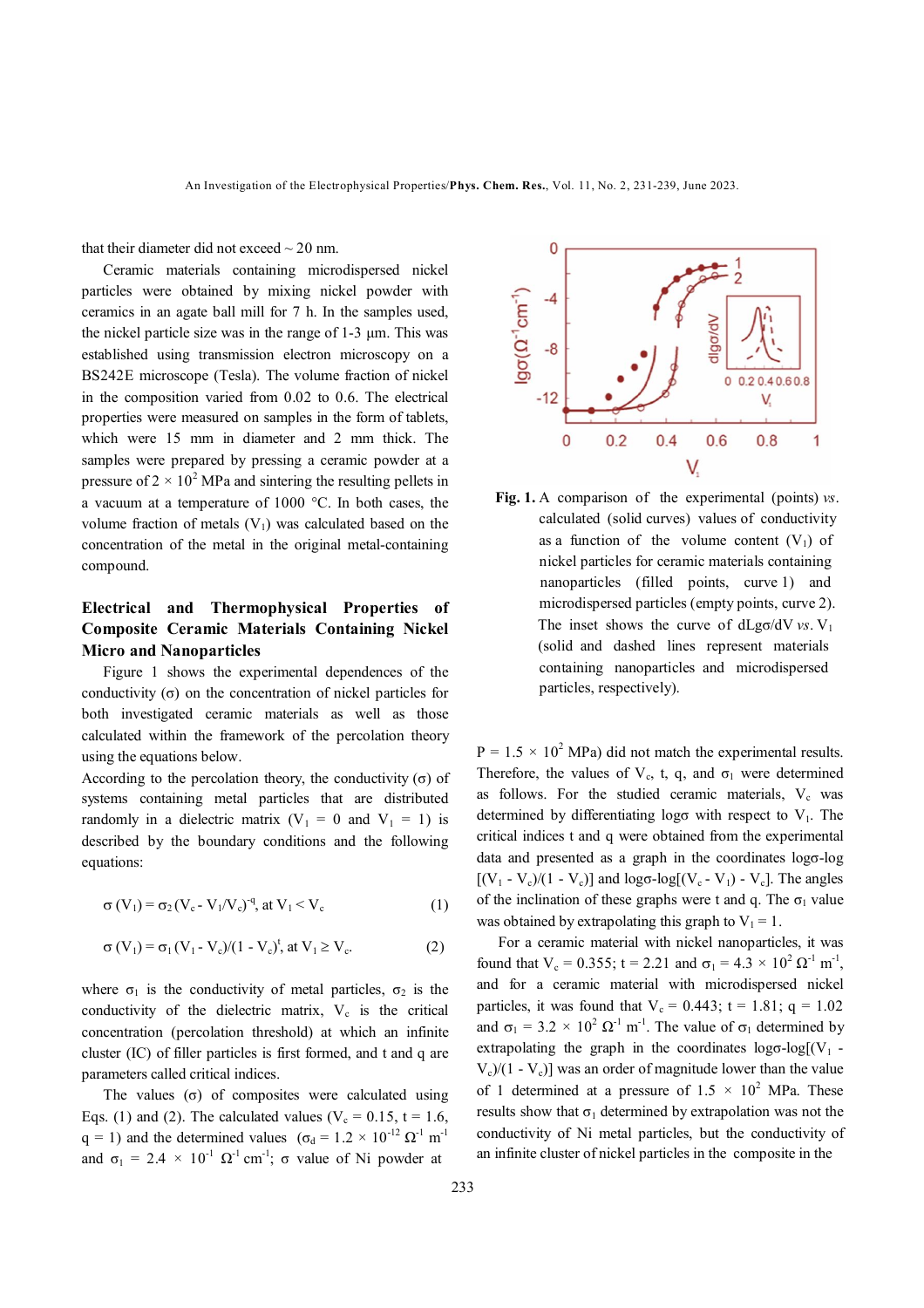region ( $V_c \le V_1 \le 0.5$ ).

 As can be seen in Fig. 1, for both types of the studied composite materials, the correspondence between the calculated and experimental data was observed at  $V_1 > V_c$ . In the case of  $V_1 < V_c$ , the correspondence between theoretical and experimental dependences was observed only in composite materials with microdispersed nickel particles.

 For a composite material with nickel nanoparticles, there was an additional contribution to the electrical conductivity in the region below  $V_c$ . These results can be explained on the basis of the model of electrical conductivity in composites proposed by Balberg *et al*. [1]. According to this model, all metal particles in composites, in which metal particles are randomly distributed in a dielectric matrix, are electrically coupled, and the conductivity of these composites is determined both by the tunneling of charge carriers between neighboring particles and the tunneling between particles located at a distance. Percolation behavior is observed when the contribution of tunneling between particles located at a distance from each other to the macroscopic conductivity is negligible. This occurs when the particle radius (b) is much larger than the tunneling region parameter (or the tunneling decay parameter) (d). In cases when  $b \sim d$ , the tunneling of charge carriers between non-neighboring particles contributes to the macroscopic conductivity, along with the tunneling between neighboring particles, and the dependence of the macroscopic conductivity on the concentration of metalcontaining particles differs from that dictated by the classical percolation theory.

 In Balberg *et al.'s* study [1], the manifestation of these two types of conductance behavior in composite materials was demonstrated by carbon nanotubes localized in polymer composites and  $Ni-SiO<sub>2</sub>$  cermets. A noteworthy result obtained in the present study was that these two types of behavior of conductivity were observed in composites of the same composition, suggesting the dependence of these types of conductivity on the size of metal-containing particles in the composites studied.

 In composites in which the tunneling of charge carriers between neighboring particles contributed to the electrical conductivity, there were two percolation thresholds. One of these percolation thresholds was observed at high values of



**Fig. 2.** A comparison of the experimental *vs*. calculated (solid curves) values of the dielectric constant  $(\epsilon)$ as a function of the volume content  $(V_1)$  of nickel particles for ceramic materials containing nanoparticles (filled points, curve 1) and microdispersed particles (empty points, curve 2).

 $V_1$ , which is the percolation threshold  $V_c$  determined above, and the other one (additional percolation threshold  $V_{cd}$ ) was observed at low values of  $V_1$ , which was the critical fractional volume of metal particles that initiated the first infinite cluster of tunnel-coupled conductors. By fitting the  $V_1 < V_c$  section of the experimental curve 1 (Fig. 1) for a ceramic material with nickel nanoparticles into the functional dependence determined by Eq.  $(1)$ , in which  $V_{cd}$ is the percolation threshold and t is the critical index as t, it was found that  $V_{cd} = 0.145$  and  $t = 3.2$ .

 The study of the frequency dependence of the dielectric constant  $(\varepsilon)$  of composites showed that there were two regions on the dependence of ε on frequency (f) in the frequency range of  $20-10^8$  Hz of the alternating field. At low frequencies (20  $\div$  1000 Hz), the dielectric constant ( $\varepsilon$ ) of composites decreased significantly. In such systems, a further increase in frequency to  $10^8$  Hz led to a weak dependence of their  $\varepsilon$  on f. The decrease in the dielectric constant  $(\epsilon)$  of composites at low frequencies can be explained by the Maxwell-Wagner capacitor model [8].

 Figure 2 shows the experimental and calculated dependences of the static dielectric constant  $\varepsilon$  on  $V_1$  for the studied composites. The experimental dependences of ε on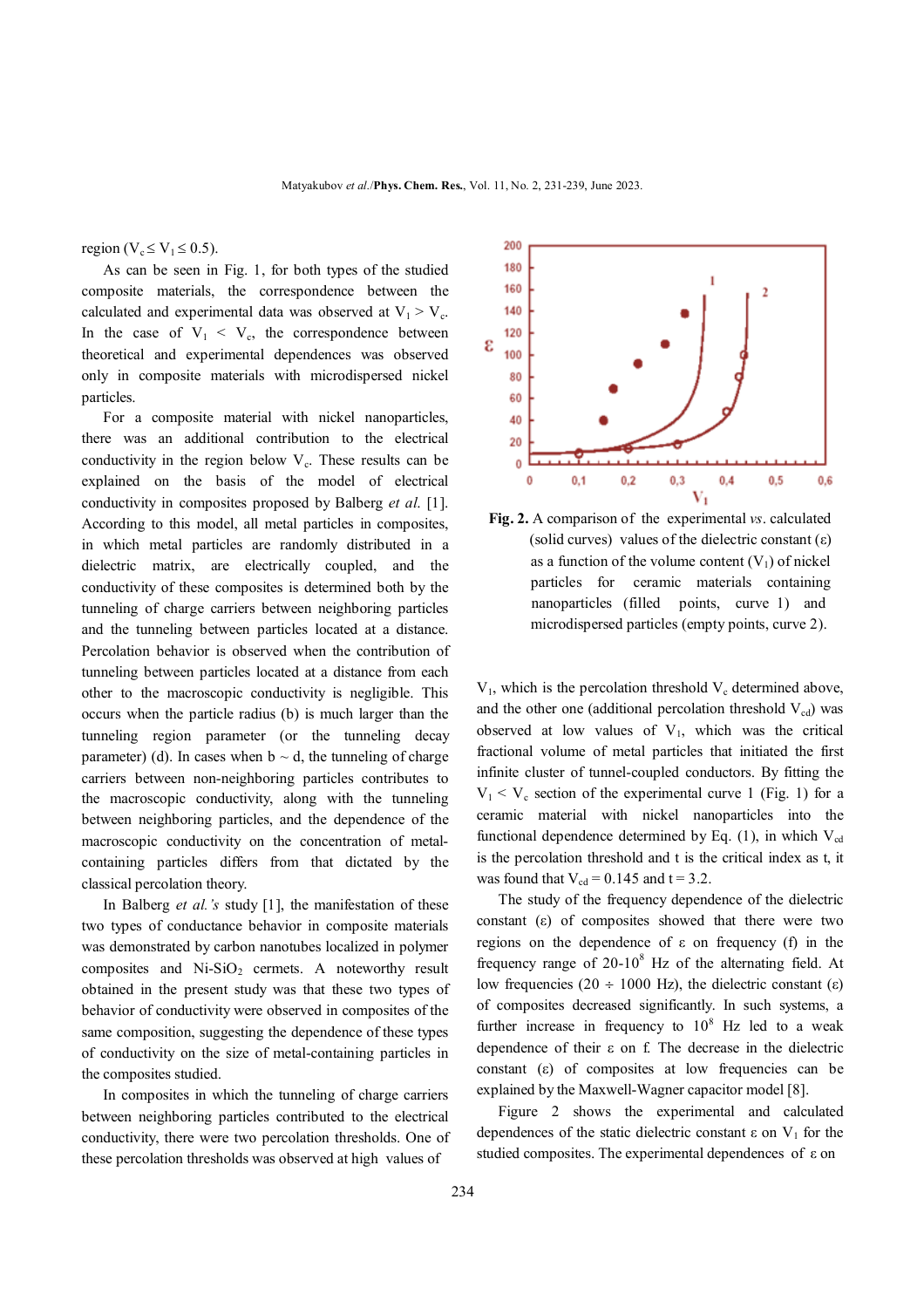V1 were obtained by extrapolating the frequency dependences of  $\varepsilon$  in the range of 20-200 Hz to zero frequency. Theoretical dependencies were calculated by the Eq. (3):

$$
\varepsilon(V) = \varepsilon_d (V_c - V_1/V_c)^{-q}, \text{ at } V_1 < V_c \tag{3}
$$

where  $\varepsilon_d$  is the dielectric constant of the ceramic.

In the above calculations, the same  $V_c$  values obtained from the experimental dependences of σ on  $V_1$  were used.

 As can be seen in Fig. 2, for a composite with microdispersed nickel particles, the experimental dependence of  $\varepsilon$  on  $V_1$  could be well described by Eq. (3). For a composite with nickel nanoparticles, the experimental dependence of  $\varepsilon$  on  $V_1$  did not agree with the calculated dependence and showed an additional contribution to ε at  $V_1$ , which lay below the percolation threshold.

 Based on a qualitative interpretation of the sharp increase near the percolation threshold and the physical concept of the "hierarchy" of electrically coupled spatial structures in composites, for the first time, an interpretation of the behavior of  $\varepsilon$  composites containing nickel nanoparticles was proposed. In this interpretation, it was taken into account that the V-dependence curves for  $\sigma$  and  $\varepsilon$ were similar for the studied corresponding composite materials.

 The thermal conductivity of composite ceramic materials containing nickel micro- and nanoparticles was investigated. It was found that the thermal conductivity of composite ceramic materials can be described by almost any formula derived within the framework of the effective medium theory. Moreover, the dependence of the thermoemf  $(\alpha)$  of the composites on the concentration of nickel micro and nanoparticles was studied. The concentration dependence of the thermo-emf of the studied compositions exhibited a clearly pronounced critical character (Fig. 3).

In cases where the electrical conductivity of the metal  $(\sigma_1)$ was much higher than that of the dielectric  $(\sigma_2)$  with close values of the thermal conductivity  $\lambda$  (*i.e.*,  $\sigma_m > \sigma_d$  and  $\lambda_{\rm m} \sim \lambda_{\rm d}$ , the concentration dependence was described by a power law:

$$
\alpha(V) = \alpha_m \left(\frac{V - V_c}{1 - V_c}\right)^{-k} \tag{4}
$$



**Fig. 3.** The dependence of the Seebeck coefficient (a) of compositions on the volumetric content of nickel nano (1) and microdispersed (2) particles.

at k =  $0.8 \pm 0.1$  and at  $\alpha$ -thermo-emf, infinite cluster.

To describe the character of the dependence of  $(\alpha)$  on  $V_1$ of composites within the framework of percolation theory, the experimental results were plotted in the coordinates loga *versus* the  $(V_1 - V_c)/(1 - V_c)$  log. From the slope of the dependence, the critical index (k) was determined; the k values for composites were 0.71 and 0.80, respectively. The obtained index values were in good agreement with those calculated by Eq. (4).

 It is known that the percolation theory approach makes it possible to establish the topology of the resistance grid (topology of an infinite cluster). The density of IC, the volume fractions of the skeleton, and dead ends belonging to the IC as well as their dependence on the volumetric content of the filler were determined. It was found that near the percolation threshold, the volume fraction of the skeleton was negligible compared to that of dead ends (Table 3.1) [8].

The  $Z/R$  values at  $t = 1.81$  and  $t = 2.21$  are shown in Table 1. As can be seen in Table 1, in composites containing nickel nanoparticles and near the percolation threshold, an infinite cluster is more sinuous compared to IC in composites containing highly dispersed particles. These results show that the higher the dispersion is, the more tortuous is the infinite cluster in such composites. Z/R values show how many times the skeleton was longer than R due to tortuosity.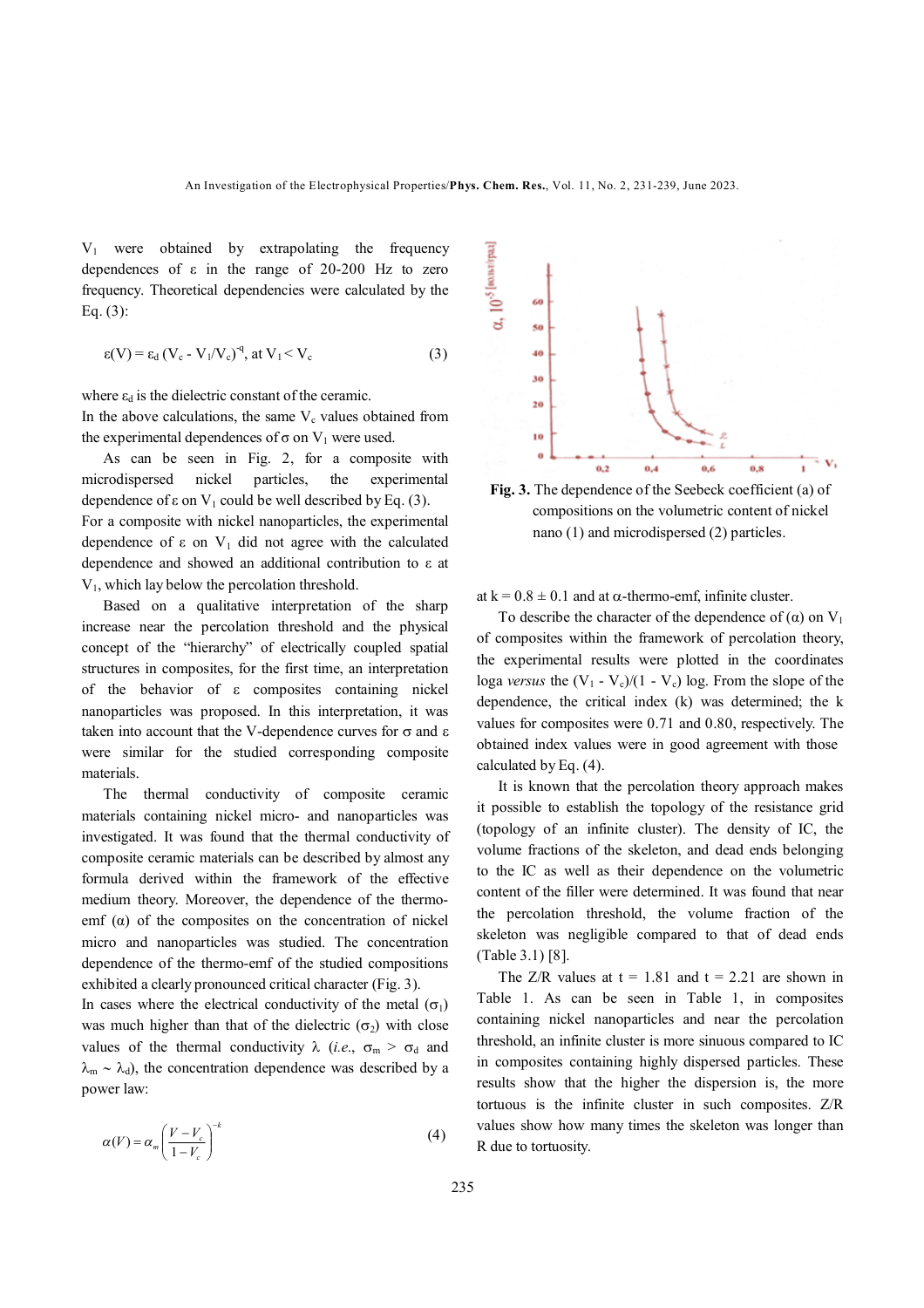| $N_2$          |       | $P(V_1)$ |       | Z/R  | $V$ ."               | V "                   |
|----------------|-------|----------|-------|------|----------------------|-----------------------|
|                | 0.36  | 0.143    | 0.052 | 11.9 | $1.3 \times 10^{-5}$ | $5.19 \times 10^{-2}$ |
| $\mathfrak{D}$ | 0.362 | 0.173    | 0.063 | 9.4  | $3.0 \times 10^{-5}$ | $6.27 \times 10^{-2}$ |
| 3              | 0.365 | 0.188    | 0.069 | 8.3  | $5.7 \times 10^{-5}$ | $5.84 \times 10^{-2}$ |
| $\overline{4}$ | 0.380 | 0.272    | 0.10  | 5.2  | $4.0 \times 10^{-4}$ | $1.0 \times 10^{-1}$  |
| 5              | 0.40  | 0.344    | 0.138 | 3.9  | $1.5 \times 10^{-3}$ | $1.4 \times 10^{-1}$  |
| 6              | 0.50  | 0.550    | 0.275 | 2.1  | $2.2 \times 10^{-2}$ | $2.5 \times 10^{-1}$  |
|                | 0.55  | 0.619    | 0.34  | 1.8  | $4.4 \times 10^{-2}$ | $3.0 \times 10^{-1}$  |
| 8              | 0.60  | 0.678    | 0.41  | 1.6  | $7.9 \times 10^{-2}$ | $3.3 \times 10^{-1}$  |

**Table 1.** The Dependence of Parameters  $P(V_1), V'_1, Z/R, V''_1$ , and  $V''_1$  on the Volume Fraction of the Filler for Composites Containing Nickel Nanoparticles

As can be seen in Table 1, the value of  $P(V_1)$  increased with distance from the percolation threshold toward large  $V<sub>1</sub>$ . This means that the infinite cluster gradually joined the final clusters formed between the nickel particles and became denser and denser.

## **The Nature of the Conduction Mechanism in Composite Ceramic Materials Containing Nickel Nanoparticles**

 The mechanism of the electric transport of charge carriers in composite ceramic materials containing nickel nanoparticles was studied.

 Figure 4 shows the experimental temperature dependences of conductivity (σ) at temperatures ranging from 100 K to 450 K for composites containing nickel nanoparticles at  $V_1 < V_c$ . In order to understand the nature of the temperature dependence of electrical conductivity in such systems, one should study their structure. From a physical point of view, the formation of ceramic composites containing metal nanoparticles can be attributed to the doping of the initial dielectric with metal nanoparticles, similar to doped compensated semiconductors. This suggests that electronic states similar to impurity levels appear in the band gap of the initial ceramic.

 An increase in the volume content of metal nanoparticles affects not only their concentration but also their size distribution. If this representation is correct, the conduction mechanism in such systems is hopping, and its temperature dependence can be described by the following equation:



**Fig. 4.** Temperature dependence of conductivity in composite ceramic materials. Volume fraction of filler 0.220 (1), 0.275 (2), and 0.315 (3).

$$
\sigma = \sigma_0 / \exp[-(T_0/T)^x]
$$
 (5)

at  $x = n + 1/n + d + 1$ ,  $g(\varepsilon) = g_0(\varepsilon - \varepsilon_F)^n$ ; density of localized states,  $\varepsilon_F$  (Fermi level), and d-dimension of space.

To check the applicability of law (5), the dependence of  $\sigma$ on T is usually plotted in the coordinates  $\log \sigma \sim T^*$ . As can be seen in Fig. 4, the dependence of  $\sigma$  on T can be straightened not only in the coordinates  $\log \sigma \sim T^{-1/2}$  but also in the coordinates  $\log \sigma \sim T^{-1/3}$  and  $\log \sigma \sim T^{-1/4}$ . To determine x in Eq. (5) in composite materials, the temperature dependence of the reduced activation energy of conduction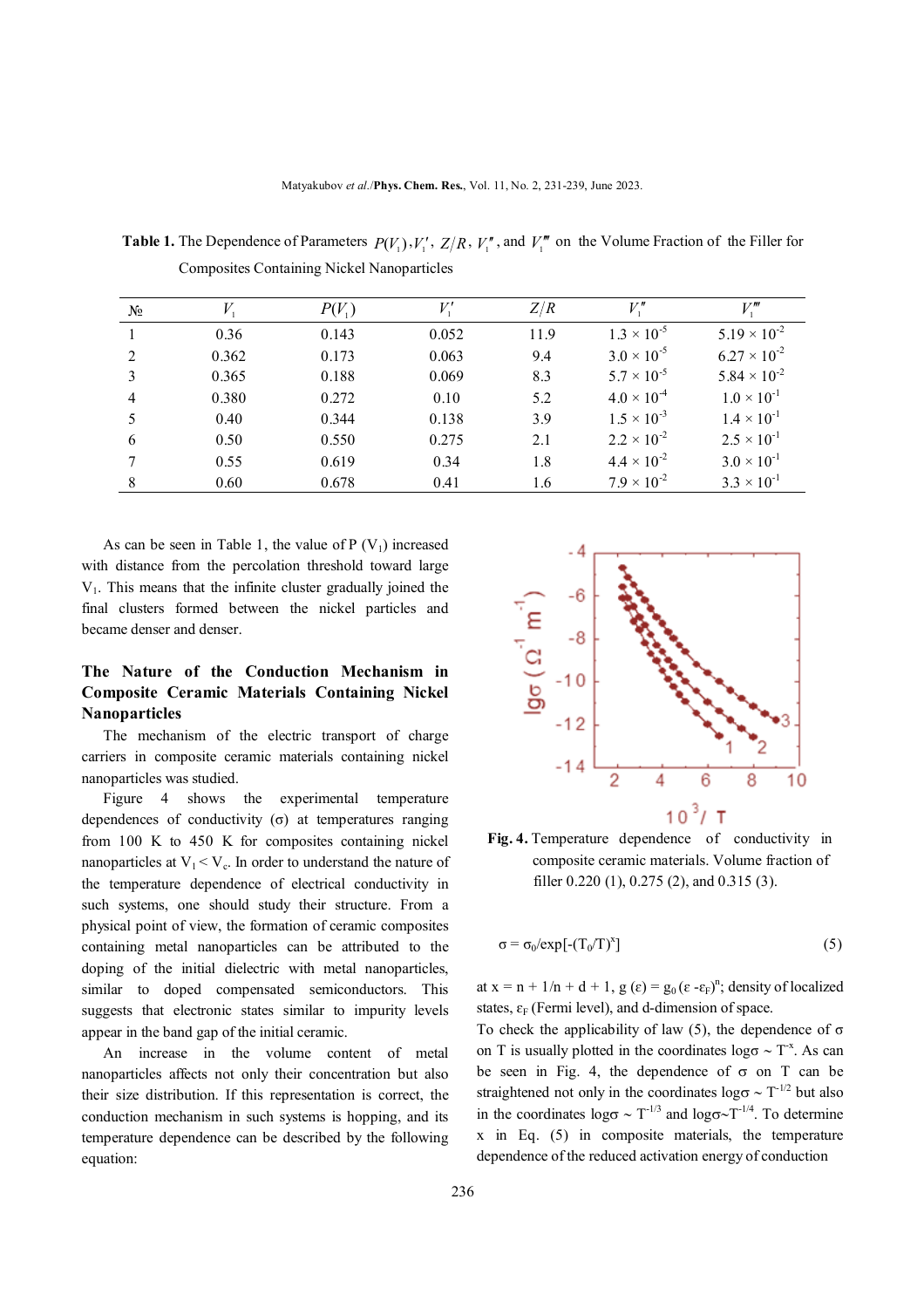was analyzed. In Zabrodsky's [15] study, the following equation is proposed to determine x:

$$
log\omega = B - xlogT, \qquad \omega = 1/T \partial log\sigma / \partial T^{-1} = \partial log\sigma / \partial T,
$$
  
at B = const (6)

where is the reduced activation energy of conduction.

 Figure 5 shows the temperature dependence of ω for composites obtained by graphical differentiation of the curves in Fig. 4 in coordinates logσ-logТ. It can be seen from these data that in the studied temperature range, there were three regions with different temperature dependences, including the high (I) and low (III) temperatures separated by a certain transition region (II).

 When the density of localized states near the Fermi level is constant (*i.e.*,  $g(\varepsilon) = \text{const}$ ), the value of x in Eq. (5) is  $0.25$  (n = 0, d = 3) and thus Eq. (3) turns into the wellknown Mott's law (variable range hopping, VRH).

As can be seen in Fig. 5, in the high-temperature region  $(T \geq T_a)$ , to the right of curve a), there is a region of linear dependence of  $log\sigma$  on  $logT$ , corresponding to the exponential law  $\sigma(T)$  with  $x \approx 1$ :

$$
\sigma = \sigma_0 \exp(-\Delta \varepsilon / KT) \tag{7}
$$

 Based on the results obtained, Eq. (7) corresponded to conductivity with the activation energy of conductivity  $(\Delta \varepsilon)$ , and its value in the temperature range from  $T_a$  (to the right of curve a) to 450 K was constant.

 As can be seen in Fig. 5, in the samples under study, a linear dependence of logσ on logТ was also observed at relatively low temperatures ( $T \leq T_c$ , to the left of curve c), which corresponded to the exponential law  $\omega$  (T) cx  $\approx 0.5$ . This corresponds to the special case of Eq. (5) for conductivity with variable activation energy.

$$
\sigma = \sigma_0^{1} \cdot \exp[-(\Delta \varepsilon / KT)^{1/2}] \tag{8}
$$

Figure 6 shows a possible energy model of composite ceramic materials containing metal nanoparticles. Occupied and free states (Fig. 6) near the Fermi level were chaotically distributed and localized due to the disorder of the system.



**Fig. 5.** Temperature dependences of the reduced activation energy of the conductivity  $(\varepsilon)$  of composite ceramic materials. The volume fraction of the filler in the composition is 1- 0.220, 2-0.275, and 3-0.315.



**Fig. 6.** The energy model of ceramic materials containing nanodispersed metal particles.

 Therefore, the tunneling transition between the states of two metal nanoparticles, which affects the value of the hopping conductivity, requires a certain activation energy.

 The solid line is the Fermi level at thermodynamic equilibrium. The dashes above and below the Fermi level are the lowest free levels and the highest occupied levels, respectively.  $\epsilon_0' > \epsilon_0'' > \epsilon_0'''$  are the strip widths corresponding to  $T_1 > T_2 > T_3$ . The latter can be determined in two ways: 1) by disordering the system associated with the presence of metal nanoparticles of various sizes, leading to a strong spread of levels and localization of their electronic states, and 2) by calculating the Coulomb interaction of an electron passing into a neighboring metal nanoparticle with a hole arisen in the previous place, which causes the appearance of a Coulomb gap near the Fermi level. With a decrease in temperature, in accordance with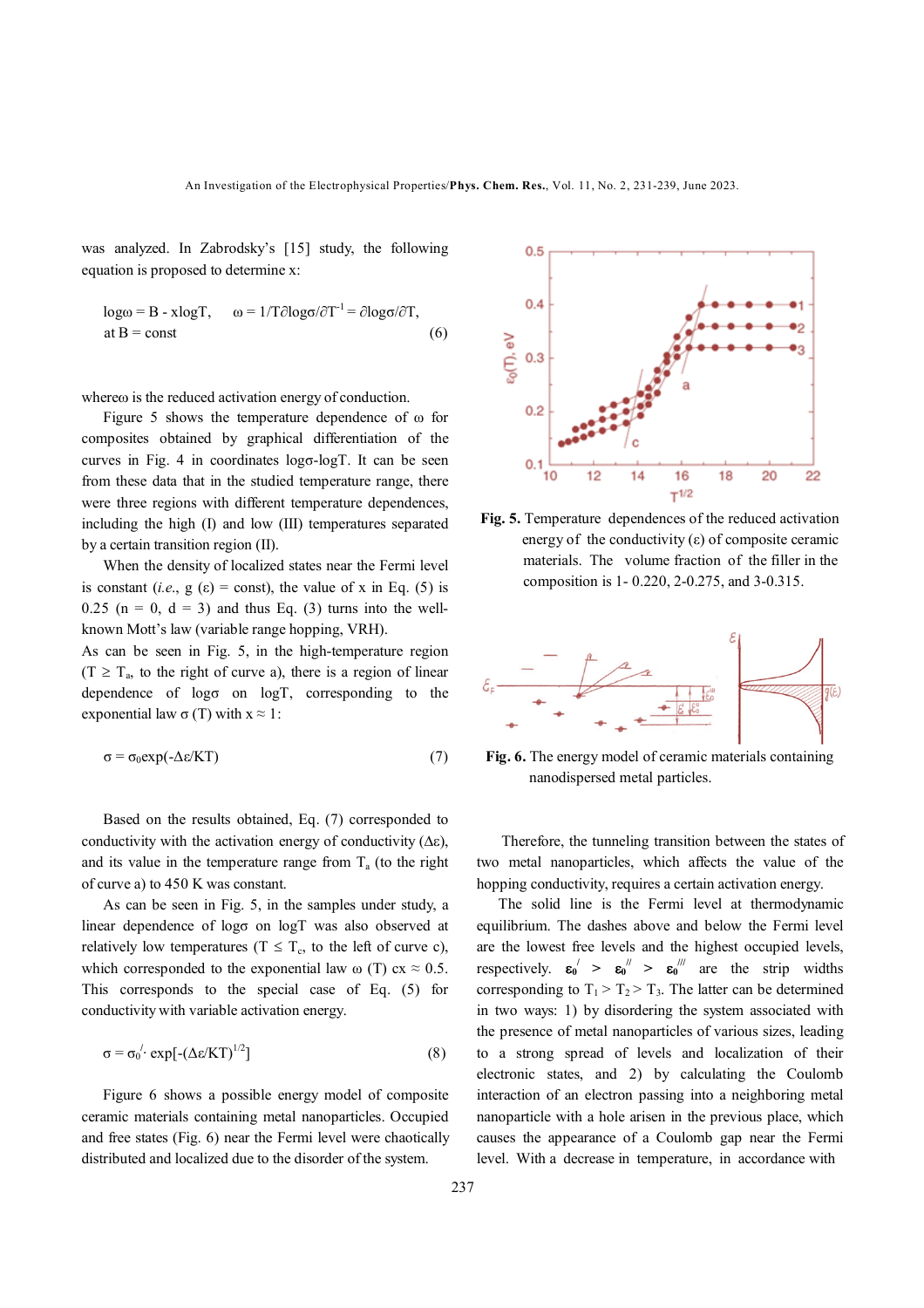Mott's model, one should expect a transition to the regime of hopping conduction with a variable hopping length, the temperature dependence of which is determined by the Coulomb interaction and its dimension in the system. The indicated parabolic gap in such systems, as in other disordered systems, is the Efros-Shklovskii Coulomb gap [12]. The bandwidth  $\varepsilon$ 0 according to Eq. (8) is expressed by the following equation:

$$
\varepsilon_0 = 0.5 K T_0^{1/2} T^{1/2} \tag{9}
$$

As  $\varepsilon_0$  decreases by decreasing the measurement temperature, the average hopping length of charge carriers  $\bar{r}$  increases, and its temperature dependence can be described by the following equation:

$$
\overline{r} = \frac{a}{4} \left(\frac{T_0}{T}\right)^{1/2} \tag{10}
$$

$$
T_0 = \frac{\beta}{g_0^{1/3} aK} \tag{11}
$$

at  $\beta = 2$ , 8,  $\alpha$  (localization radius).

 Identification of (8) with VRH and low anisotropy  $(d = 3)$  leads to the conclusion that hopping occurs in the region of the parabolic quasigap  $g(\epsilon) = g_0 (\epsilon - \epsilon_F)^2$  in the density of localized states in the vicinity of the Fermi level.

In what follows, some possible areas of practical use of the obtained composites are outlined. In particular, elements with relatively high values of dielectric constant can be used in the field of radio electronics while elements with relatively high values of thermo-emf can be used as converters of thermal energy into electrical energy.

 The ever-increasing need of modern technology, in particular microwave technology, to non-conductive (highresistance) materials with increased and adjustable dielectric constant values necessitates the search for new materials to address this need. At present, researchers are trying to use large amounts of ferroelectric ceramics powders in a matrix as fillers, a practice which significantly impairs the physical and mechanical properties of the compositions. A dielectric anomaly in the region of the percolation threshold was found in a number of composite materials containing

microdispersed ( $\sim 1 \div 5$  μm) metal powders obtained by mixing the components. This method has a number of disadvantages, one of which is that finely dispersed metal particles accumulate during the mixing of the components; therefore, the electrical properties of the compositions filled with metal powder near the metal-dielectric transition are difficult to reproduce. However, this method can be used to obtain stable materials with not very high dielectric constant values. In this regard, the most acceptable are composite materials containing nanodispersed metal particles.

 Figure 2 shows the advantage of composite ceramic materials with nanodispersed metal particles over microdispersed metal particles. As can be seen in Fig. 2, in composite ceramic materials containing nanodispersed metal particles and far from the percolation threshold  $V_{\text{cd}} < V_{\text{c}}$ , the dielectric constant had a sufficiently high value.

 The study of the behavior of the thermo-emf of the developed composites showed that the concentration dependence of the thermo-emf value had a clearly pronounced critical character (Fig. 3). These results show that such composites can be used as converters of thermal energy into electrical energy.

#### **CONCLUSIONS**

Based on the results obtained, the following conclusions were made:

1. There were regularities in the dependences of electrical conductivity, dielectric constant, thermal conductivity, and thermo-emf of composite ceramic materials on the volume content of nickel particles. When approaching the percolation threshold, the experimentally obtained dependences of the conductivity and static dielectric constant on the fractional content of nickel in composite ceramic materials differed from the dependences calculated within the framework of percolation theory, evidenced by the fact that the dependence curve for the dielectric constant was similar to the curve for electrical conductivity. This discrepancy can be explained by the formation of a continuous spatial structure from tunnel-connected conductors.

2. Two types of percolation thresholds were established in composite ceramic materials of the same composition but